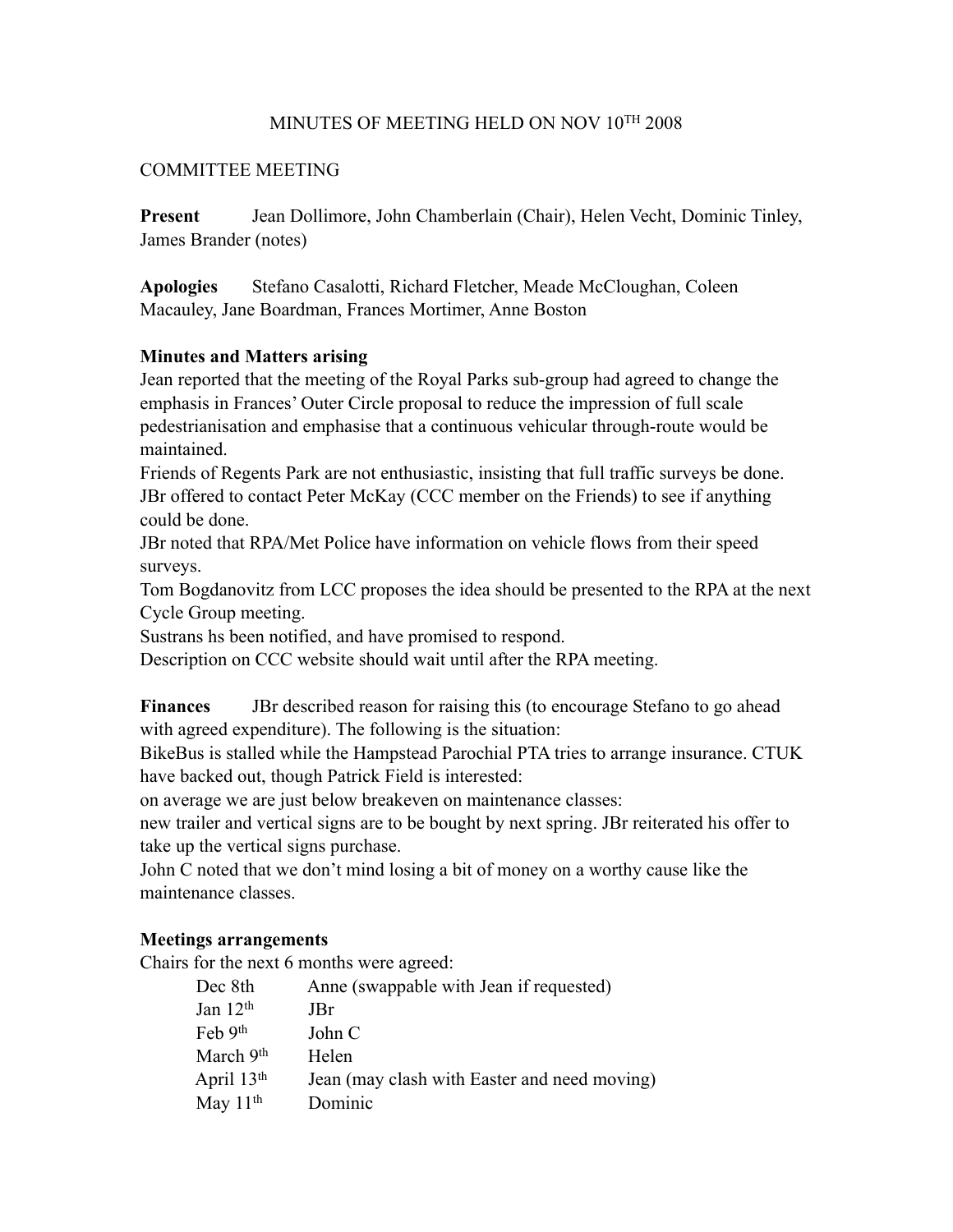Agreed that we should accept Anne's suggestion of an Irish fiddler for the Dec meeting (Jean to liaise with Anne). JBr will also invite Lynn Sloman and Ian Taylor, who play Irish whistles.

Agreed to ask Jane B to arrange the food for December.

Agreed that Jean would invite a number of people individually (she took the list) to Dec meeting.

Agreed that Jean would invite Andrea Casalotti (via Stefano) to speak at the March meeting about working bikes/trikes.

Jean would also confirm our meeting dates with PHCA for hall booking.

## **Design issues**

JBr outlined what he understood to be the reason for this being discussed, namely: to consider whether we should have a publicity officer responsible for poster, leaflet etc design for any event we do; and to try to homogenise our designs. The second would tend to follow from the first.

The matter is believed to have come to a head because after Anne had gone to a lot of trouble to secure Dervla Murphy for the October meeting, noone had seemed very keen to help with publicity. In the event, Lionel had put in some sterling work in designing posters, which Anne and others had distributed so well as to render the evening a great success.

All agreed that we greatly appreciated the efforts of both Anne and Lionel in this.

No-one put themselves forward as a general Publicity Coordinator, and the feeling was that the existing extempore arrangement should probably continue. However, Jean agreed to ask in the 'Monthly News Update' for volunteers to help with design from time to time.

Dominic offered, if he had time, to circulate a list of 2 or 3 fonts that anyone designing leaflets would be asked to use. Helen offered to send round copies of the Brush script for titling.

Agreed that all publicity material should carry a logo and the web address. Usually the logo should be the one designed by Andrew in 2004, though Helen still uses Paul Gasson's from 1996 on the newsletter.

# **Borough news entry in LC**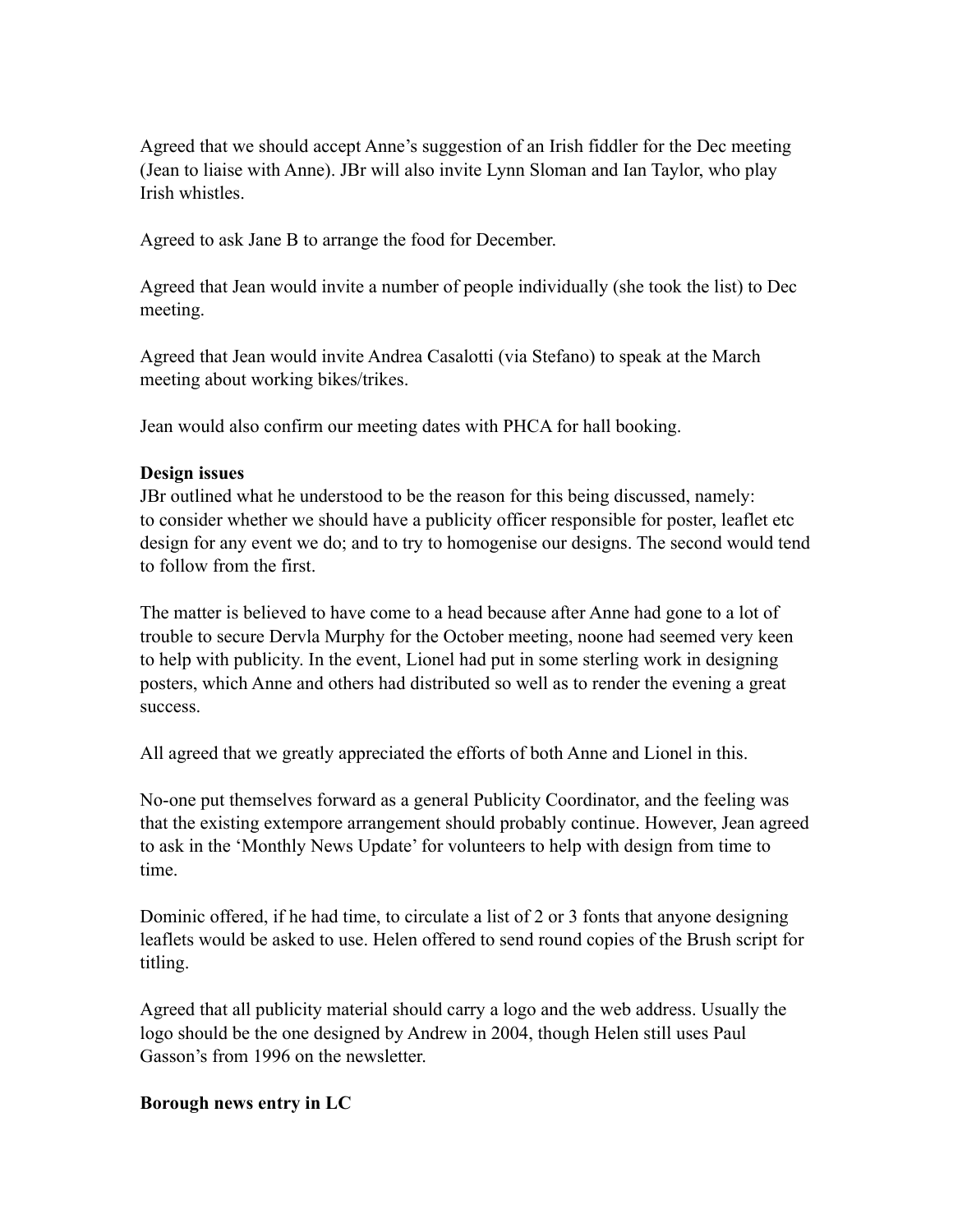Jean apologised for having overlooked submitting this for the last issue. She intends to resume normal operation.

## **Geographical distribution of members**

JBr pointed out that the latest new members list includes a very high concentration from the far north west of the borough. Suggested that we should make more effort to include those areas in our events.

One idea was to move the members' meetings to Swiss Cottage, which is nearer the centre of the borough.

Another, more generally acceptable, idea was that we would hold meetings from time to time in a more westerly location.

Accordingly, JBr was asked to include invitations to the December meeting and Xmas party in all welcome letters, and ask north westerly members to get in touch by email to John C to set up a special meeting, probably in April.

## **King's Cross Development Forum**

John C outlined the crisis facing the KX Dev Forum, encouraging all present to attend the make or break meeting at 7pm on Nov 13<sup>th</sup> at the United Reformed Church, Regent's Sq, WC<sub>1</sub>.

## MEMBER'S MEETING

The meeting was joined by George Coulouris and Connie Rozes, with apologies from Paul Braithwaite and Richenda Walford.

## **One way streets**

As RBKens and Chelsea are about to begin an experiment of allowing cyclists to ride contraflow in certain very quiet one-way streets, without any infrastructure, Jean is keen to raise the idea with LBCamden. To this end she has been asking for suggestions.

Many have been put forward, from which 9 were selected as being both quiet enough and of sufficient interest to cyclists. In order of importance these are:

 Roger St, WC1 Princess Road, NW1 the extreme western sections of Patshull, Gaisford and Caversham Roads, NW5 Endsleigh Gardens, WC1 Gower Place, WC1 Regent's Square, WC1 Seaford St, WC1 Handel St, WC1 Kenton St, WC1

Jean will take this list to the next WCRSAG meeting on Dec 2nd.